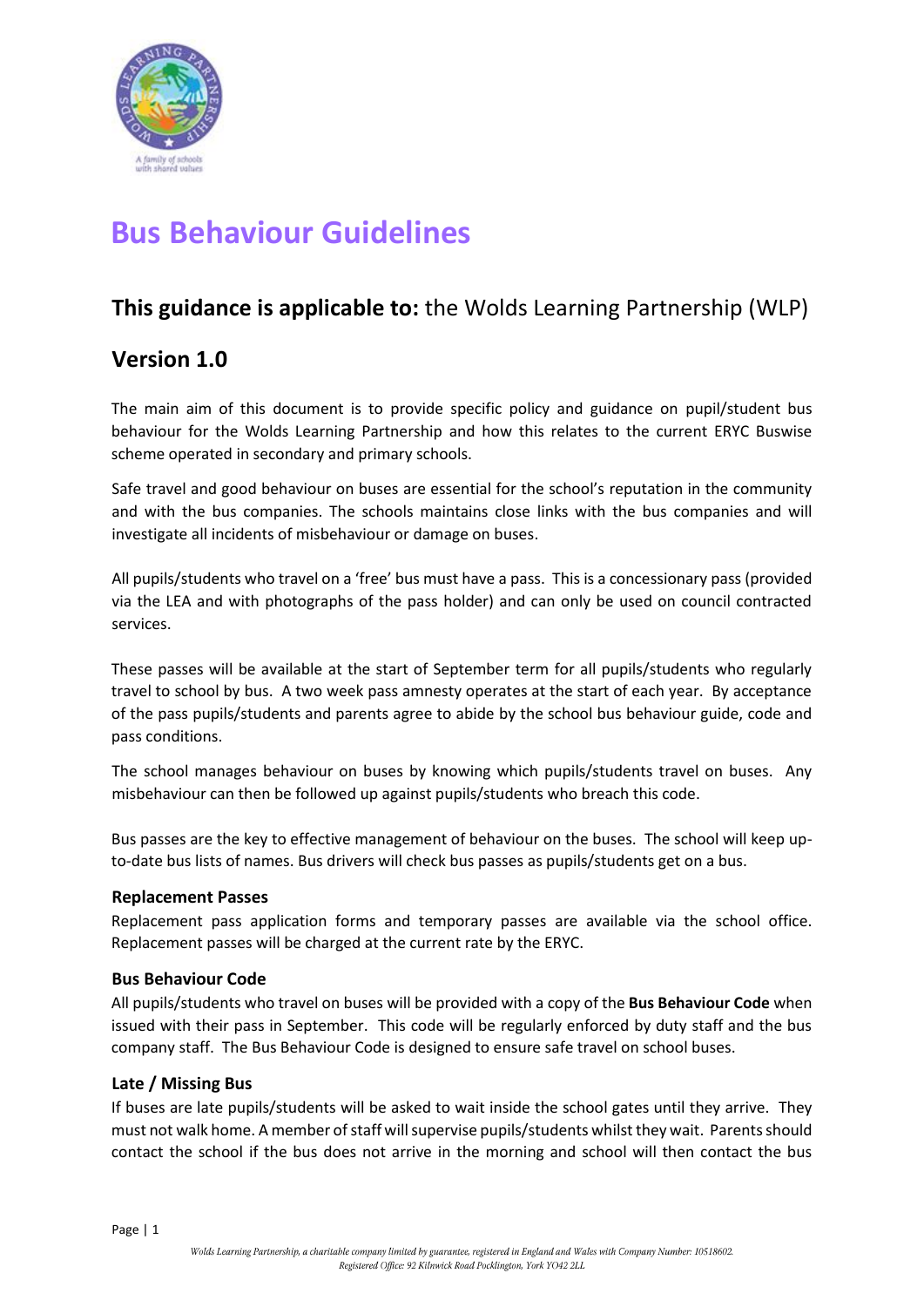

company. If a pupil/student misses the bus they should make every effort to attend school, but should not walk into school.

### **Bus Fares**

Duty staff have no responsibility for collecting fares. That is the responsibility of the bus company. Pupils/students departing school without the correct fare and boarding a bus could be refused access by the driver.

#### **Buswise**

### **General**

Buswise is a partnership between pupils/students, schools, parents, ERYC and local bus companies. The aim of this is to ensure that everyone has a safe and pleasant journey using either the school bus or public transport.

Buswise is a package of measures designed to address all areas of home to school transport and includes:

- Educational sessions for primary & secondary school pupils/students
- Behavioural expectations
- Clear disciplinary guidelines for schools
- Single point incident reporting system for pupils/students, parents, schools & operators
- Driver customer care training

#### **Educational Sessions**

Educational training sessions will take place commencing with Y6 students during their final summer term at primary school and take the form of interactive seminars discussing safety and undesirable/dangerous behaviour. Similar sessions will be given to Y8 students during the autumn term and will be provided by the ERYC and bus operators.

#### **Behavioural Expectations**

Clear behavioural expectations have been provided to students in the form of the **Bus Behaviour Code.** In addition to this the Buswise programme of educational training sessions, pass conditions and appropriate sanctions are designed to ensure students have clear guidance on what is unacceptable behaviour and the consequences should this occur.

### **Disciplinary Guidance for schools**

Where breeches of the behaviour code have occurred, the ERYC will work with the Headteacher and staff to ensure that, within the scope of current ERYC & WLP policy and procedure, pupils/students are dealt with in the appropriate manner and the necessary actions taken. This might include:

- Warning letters for minor offences
- Short, medium or long term ban
- Permanent ban
- Payment of damages
- Prosecution where justified and appropriate and following a police investigation

Page | 2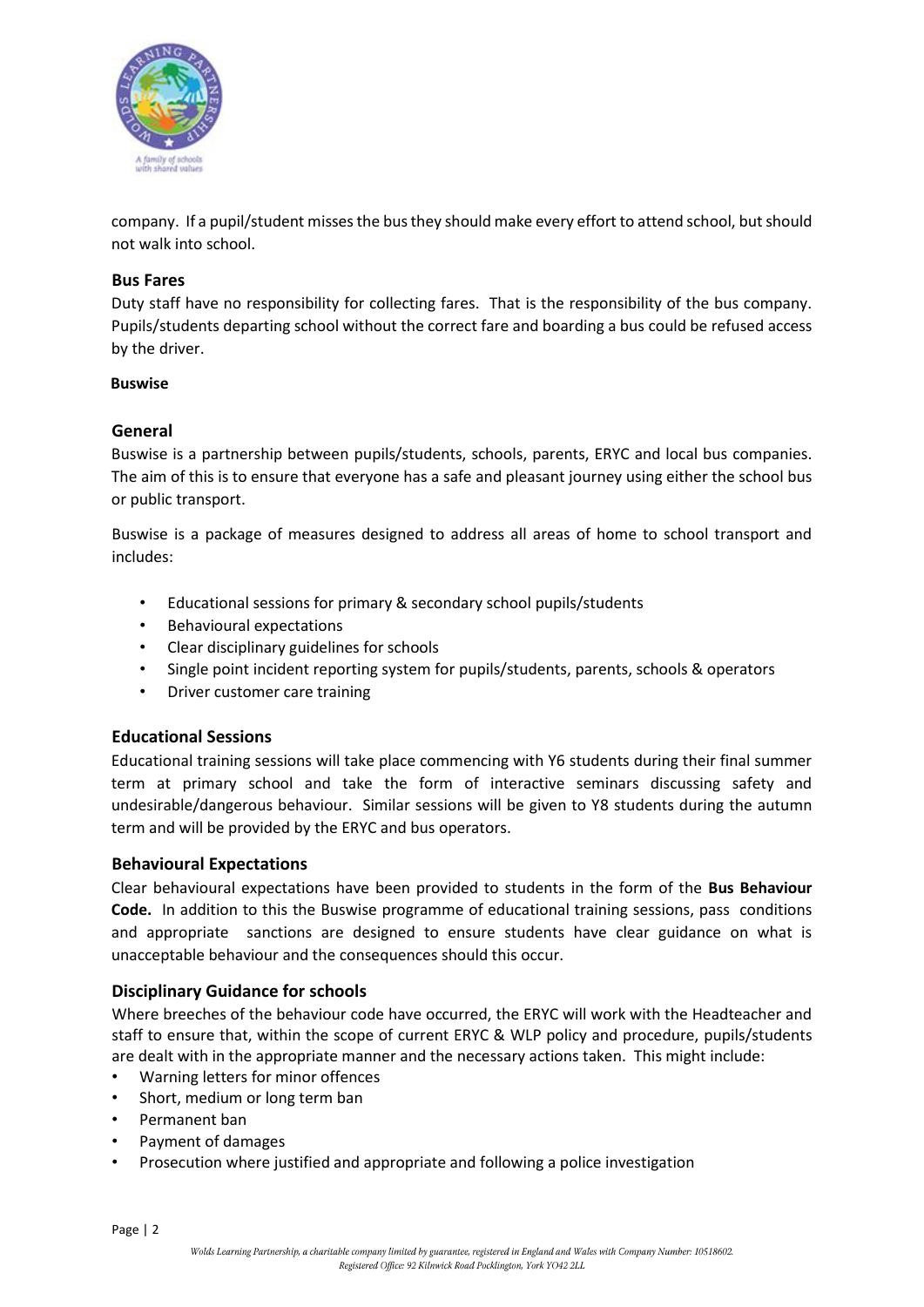

## **Reporting of Incidents**

To ensure that a consistent and uniform method of reporting incidents is available to all stakeholders, the Buswise programme has a single point reporting system that can be accessed either via the ERYC Buswise website or telephone. This also ensures that timely actions are taken and an appropriate level feedback provided to the person making the complaint.

To ensure that reported incidents are dealt with by the appropriate channel, the ERYC single point of contact will act as a coordinator to ensure that information is passed to:

- The school for pupil/student behaviour issues
- The service provider (ERYC contract, pass, timetable issues)
- The operator

Whenever possible staff should refer anyone wishing to complain or report an incident directly to the Buswise line as this will ensure that the correct people are contacted and the necessary traceable documentation is completed. However, under certain circumstances this may not be practicable especially in cases where immediate action might be required by school staff to deal with a specific incident. In this scenario, contact should be made with the ERYC at an appropriate point.

### **Driver Customer Care Training**

Bus operators and the ERYC will be responsible for customer care training of school bus drivers and particularly issues relating to child protection and confrontation.